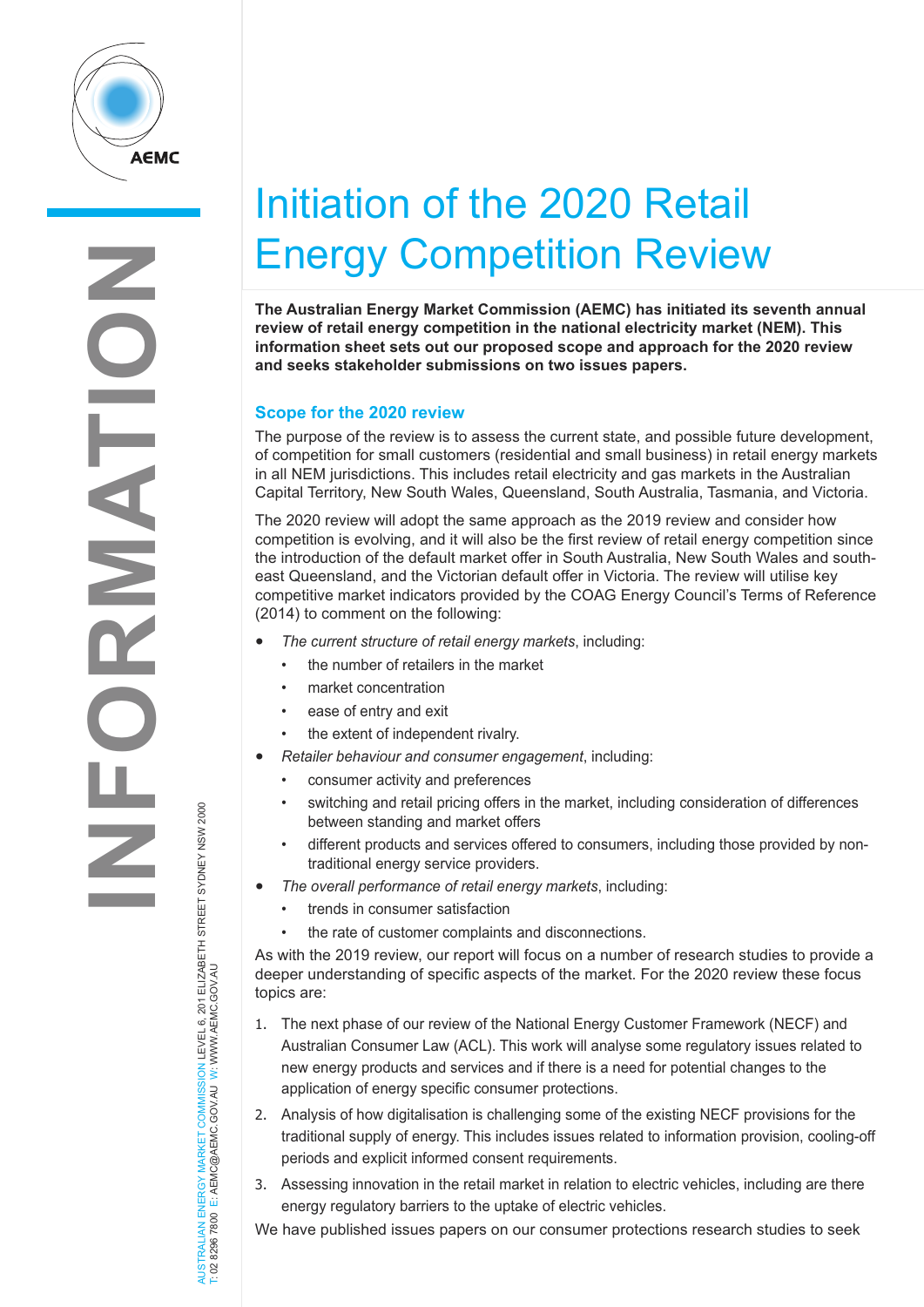stakeholder feedback. We will also hold workshops in February 2020 to engage with stakeholders. For more information on that work, please refer to the AEMC's website here or contact Stephanie Flechas on (02) 8296 1640. Background material on the first phase of the AEMC's consumer protections work can be found [here.](https://www.aemc.gov.au/regulation/energy-rules/NECF-ACL)

## **Approach for the assessment of competition**

No one set of indicators can be used to determine the effectiveness of competition in retail energy markets in the NEM.

The 2020 review will retain the structure-conduct-performance framework used in the 2017 to 2019 reviews (illustrated below). This framework considers the interaction between how a market is structured, the degree of competition between providers, behaviour of consumers, and, in turn, the outcomes the market delivers for consumers (such as price, range of products, and consumer satisfaction levels).



Our final report will deliver the following advice:

- current state (and likely future development) of competition in the NEM
- trends in retail markets over time
- recommendations to improve retail competition across NEM jurisdictions.

The report will be evidence-based and draw from a range of information sources and data. This includes information from:

- **stakeholders**
- Energy Consumers Australia household and small business consumer survey and other customer research
- a retailer survey and interviews
- international experience and information
- data provided by ombudsmen, retailers, jurisdictional regulators, the Australian Energy Regulator, the Clean Energy Regulator and the Australian Energy Market Operator.